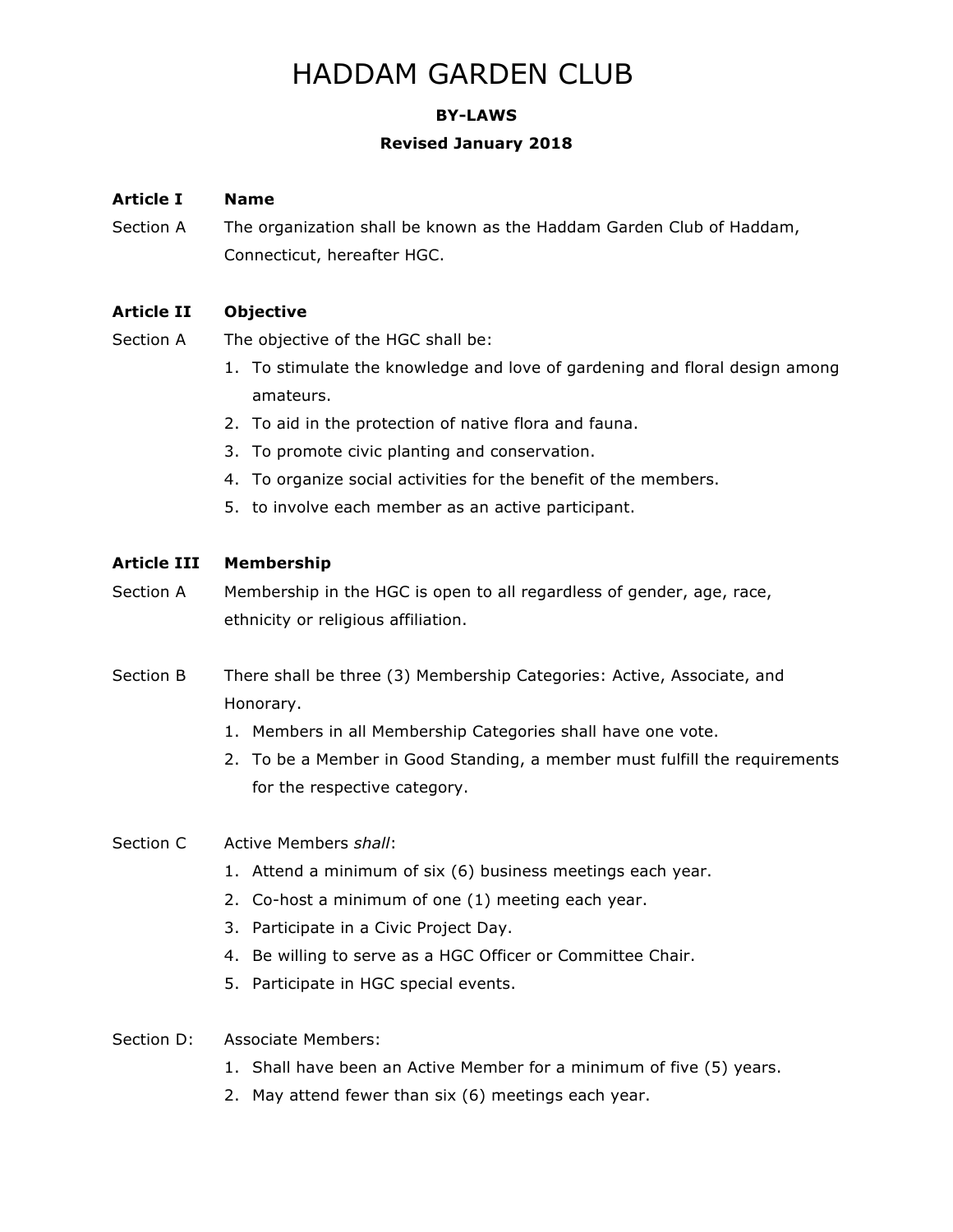- 3. Shall participate in HGC special events.
- 4. May return to Active Status upon request.
- Section E Honorary Membership will:
	- 1. Be given to a member for outstanding contribution to the HGC.
	- 2. Be recommended by the Executive Committee and approved by the general membership by written ballot.
	- 3. Have been an Active Member for a minimum of ten (10) years.
	- 4. Have the same status as an Active Member.
	- 5. Not be required to pay the annual dues.
	- 6. Serve on committees at their own discretion.
- Section F Members NOT In Good Standing:
	- 1. Will be notified of their status by the Treasurer or the Membership Chair.
	- 2. May not participate in HGC subsidized activities, vote, or attend the Annual Meeting.65
- Section G Termination of Membership
	- 1. Members In Good Standing who wish to resign shall send a written letter or email to the Membership Chair.
	- 2. Members Not In Good Standing who do not make an effort to correct their issues shall be removed from the Membership Role.
- Section H Resumption of Membership
	- 1. Members In Good Standing:
		- a. Should a Member In Good Standing, who has resigned previously, wish to resume membership, they shall notify the Membership Chair.
		- b. Membership will resume once dues have been paid and a new Membership Form is completed.
	- 2. Members Not In Good Standing
		- a. Should a Member Not In Good Standing, who has been dropped from the Membership Role, wish to re-join HGC, they shall follow the procedure set forth for Prospective Members.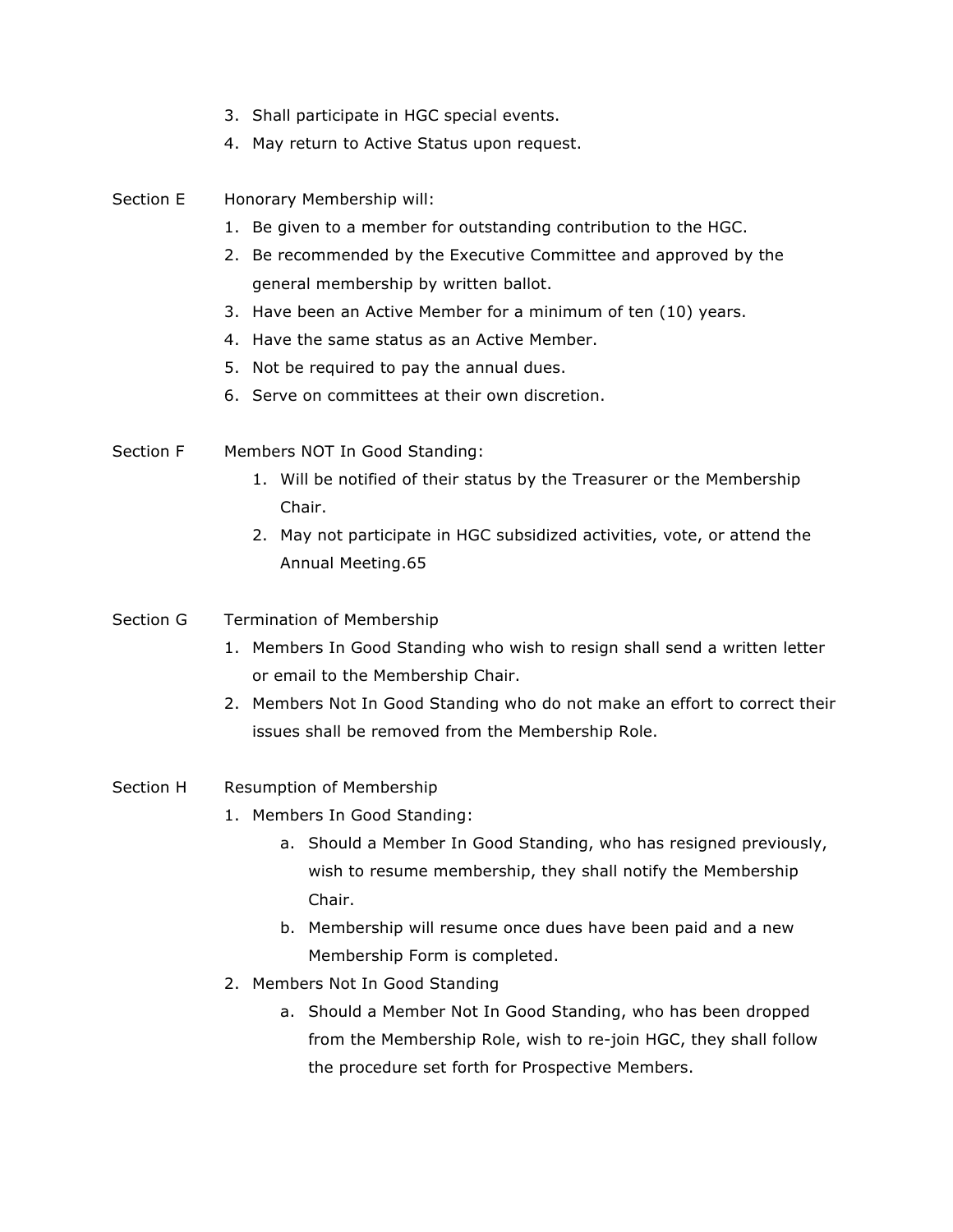- Section I Prospective Members:
	- 1. Shall attend two (2) meetings to ascertain interest in joining the HGC.
	- 2. Shall be activated upon receipt of membership form and annual dues at the third  $(3<sup>rd</sup>)$  meeting.
- Section J If a Member in Good Standing resigns and wishes to re-join the HGC, said member shall:
	- 1. Request to return to active status.
	- 2. Return to active status when dues are paid.

## **Article IV Officers**

Section A The officers of the HGC shall include a President, Vice-President, Recording Secretary, Corresponding Secretary, and Treasurer.

## Section B Officers:

- 1. Shall be elected by a majority of members present at the Annual Meeting in November.
- 2. Shall be elected by written ballot if there is more than one candidate for a particular office.
- 3. Shall serve for a term of one (1) year, beginning with the January meeting following election.
- 4. With the exception of the Treasurer, Officers shall hold the same office for no more than four (4) consecutive years.
- 5. Members may vote to extend an Officer's or Officers' tenure(s) by a majority of the membership.

# Section C The President shall:

- 1. Preside over all meetings.
- 2. Appoint committee chairpersons.
- 3. Serve as an ex-officio member of all committees except the Nominating Committee.
- 4. Approve expenditures (Subject to Article XI Finance).
- 5. Oversee the general operation of the HGC.
- Section D The Vice-President shall:
	- 1. Act as an assistant to the President.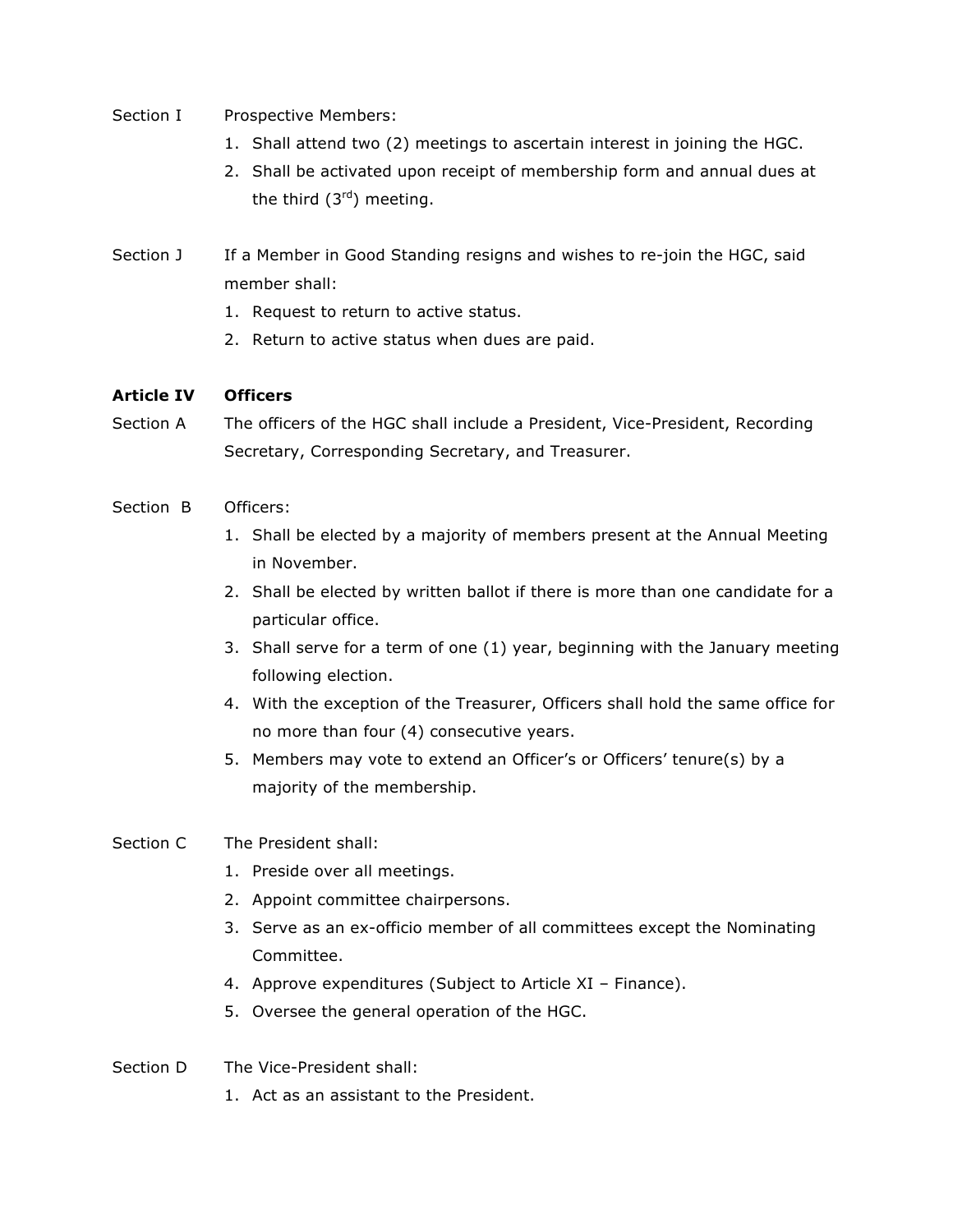- 2. Serve as Acting President when the President is absent.
- 3. Assume the office of President should the office become vacant.
- Section E The Recording Secretary shall:
	- 1. Take written minutes and attendance at all official meetings and send minutes to the membership no later than two (2) weeks prior to the next meeting.
	- 2. Maintain the official minutes book, which contains the current year and the immediate past year's minutes.
	- 3. Pass historic minutes to the President at the end of each year.
	- 4. Maintain a current Membership Roster and distribute it to members.
- Section F The Corresponding Secretary shall:
	- 1. Take care of official correspondence, including social notes.
	- 2. Send notes or cards to members or their families
		- a. when a member, spouse or significant other is hospitalized or very ill and
		- b. when a member, spouse or significant other has passed.
		- c. Send an email to the Executive Board and to members notifying them of such events.
- Section G The Treasurer, as Custodian of all HGC funds, shall:
	- 1. Pay out funds on expenditures and charitable giving*,* as approved by membership.
	- 2. Pay out funds for Bereavement Charitable Giving
		- a. for a member passing, a \$100.00 donation to a her/his charity of choice and
		- b. for a member's spouse or significant other, a \$50.00 donation to her/his charity choice and
		- c. for a member's child or parent, a \$50.00 donation to her/his charity of choice.
	- 3. Prepare Period Reports:
		- a. Itemize a monthly report of income and expenditures.
		- b. Present an annual report at the Annual Meeting in November.
		- c. File Form 990-N with the IRS annually, before April  $15<sup>th</sup>$ .
	- 4. Send out an annual dues notice *in* November*.*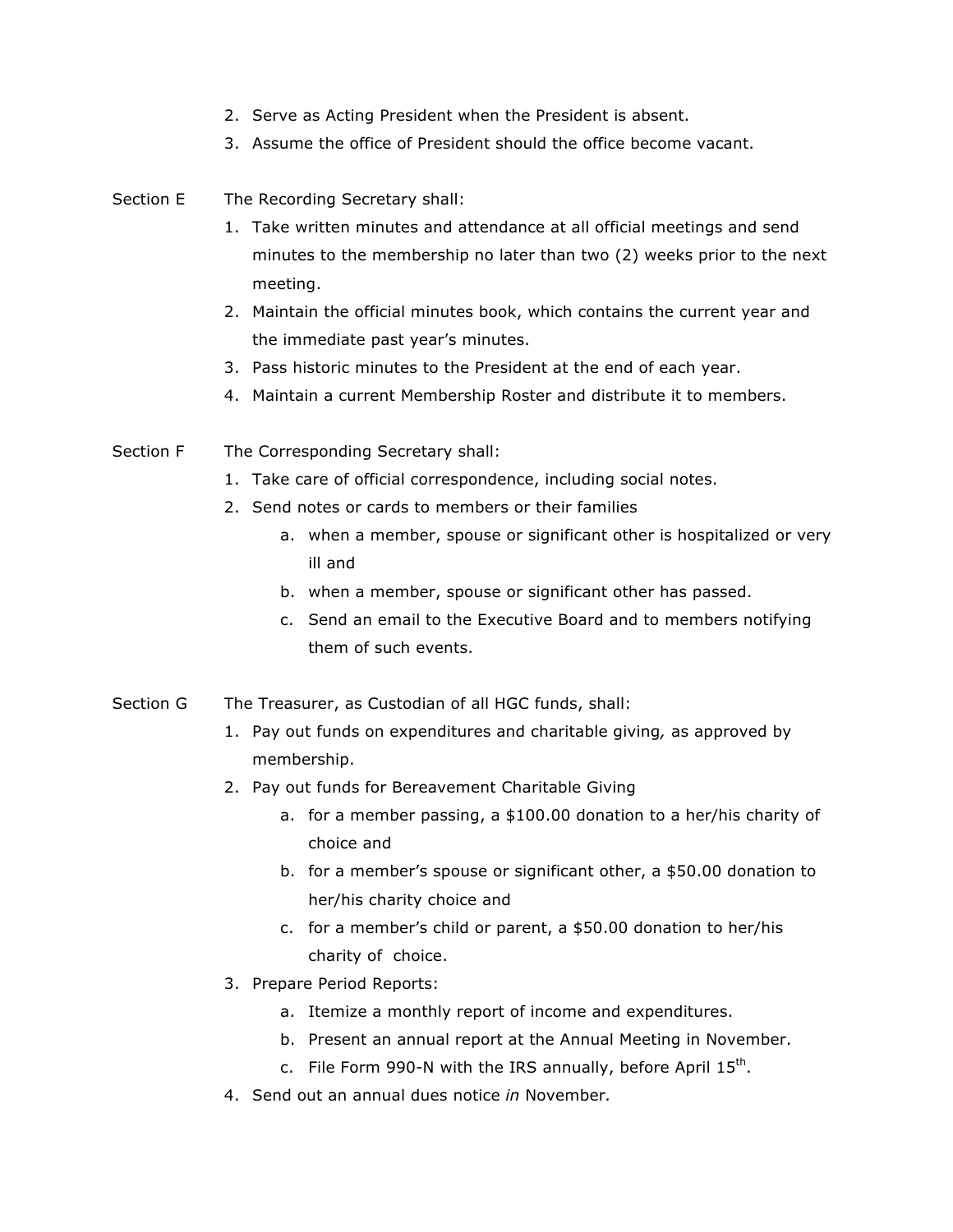- 5. Report members who are delinquent in dues to the Membership Chair.
- 6. Keep the Federated Garden Clubs of Connecticut, Inc. (hereafter FGCCT) up to date on our membership.
- 7. Serve at the pleasure of the Treasurer, the Executive Board, and HGC Members, with no specified term limit.
- Section H At the December meeting, each outgoing Officer shall turn over all appropriate material to newly elected Officers*.*

## **Article V Meetings**

- Section A The HGC will schedule regular meetings once a month for ten (10) months each year. The exact date and time will be determined by a majority vote of the members.
- Section B The Annual Meeting shall be held in November, subject to change if necessary.
- Section C A quorum of the HGC shall consist of those present, provided that written notice is sent to each member in advance of the meeting.
- Section D Special Meetings may be called by the President.

# **Article VI Executive Board**

- Section A There shall be an Executive Board composed of the five (5) officers and the immediate past President(s).
- Section B Meetings of the Executive Board may be called at the discretion of the President or by request of three (3) members of the Board.
- Section C A quorum of the Executive Board shall be three (3) members.

#### **Article VII Dues**

- Section A The annual dues shall be:
	- 1. Determined by the membership upon advice of the Executive Board at the September meeting.
	- 2. Payable at or before the Annual Meeting in November.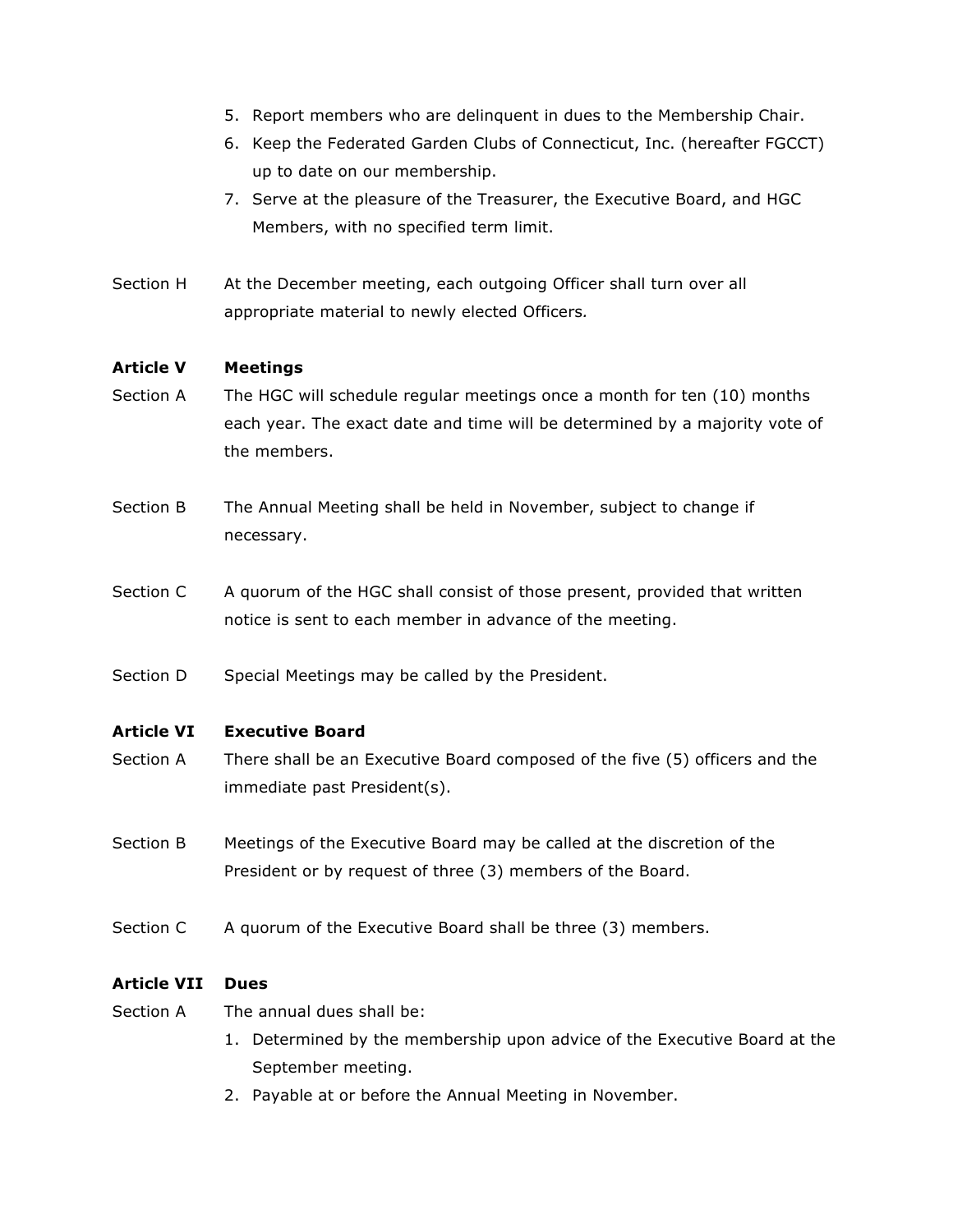- Section B Dues shall be:
	- 1. Paid in full for the calendar year.
	- 2. Reduced by half for members joining by the October meeting after which members will pay dues for the upcoming year.
- Section C A portion of each year's collected dues shall be paid to the FGCCT.
- Section D Dues for Associate Members shall be more than dues for Active Members.
- Section E Members whose dues are delinquent for four (4) months shall be considered Members Not In Good Standing.
- Section F Only members whose dues are paid shall be entitled to vote or hold office.

## **Article VIII Committees**

Section A Each committee shall have a Chairperson appointed by the President. The Chair is responsible for seeing that the duties of the Committee are carried out.

#### Section B **The Nominating Committee shall**:

- 1. Be composed of three (3) Active Members, named by the President at the June meeting, with one (1) member who has already served the previous year and with no members having served more than two (2) consecutive years.
- 2. Develop a slate of officers for the following year to be presented at the *October* Meeting and voted on at the Annual Meeting in November.
- Section C **Standing Committees** may include Awards, , Civic Projects, Fundraising*,*  Hospitality, Membership, Program, Publicity, Scholarship, Tag Sale, and other Committees as needed.
	- 1. Awards Committee shall:
		- a. Obtain lists of awards from the FGCCT.
		- b. Recommend any awards for which HGC members and/or projects qualify.
		- c. Submit completed award applications to the FGCCT.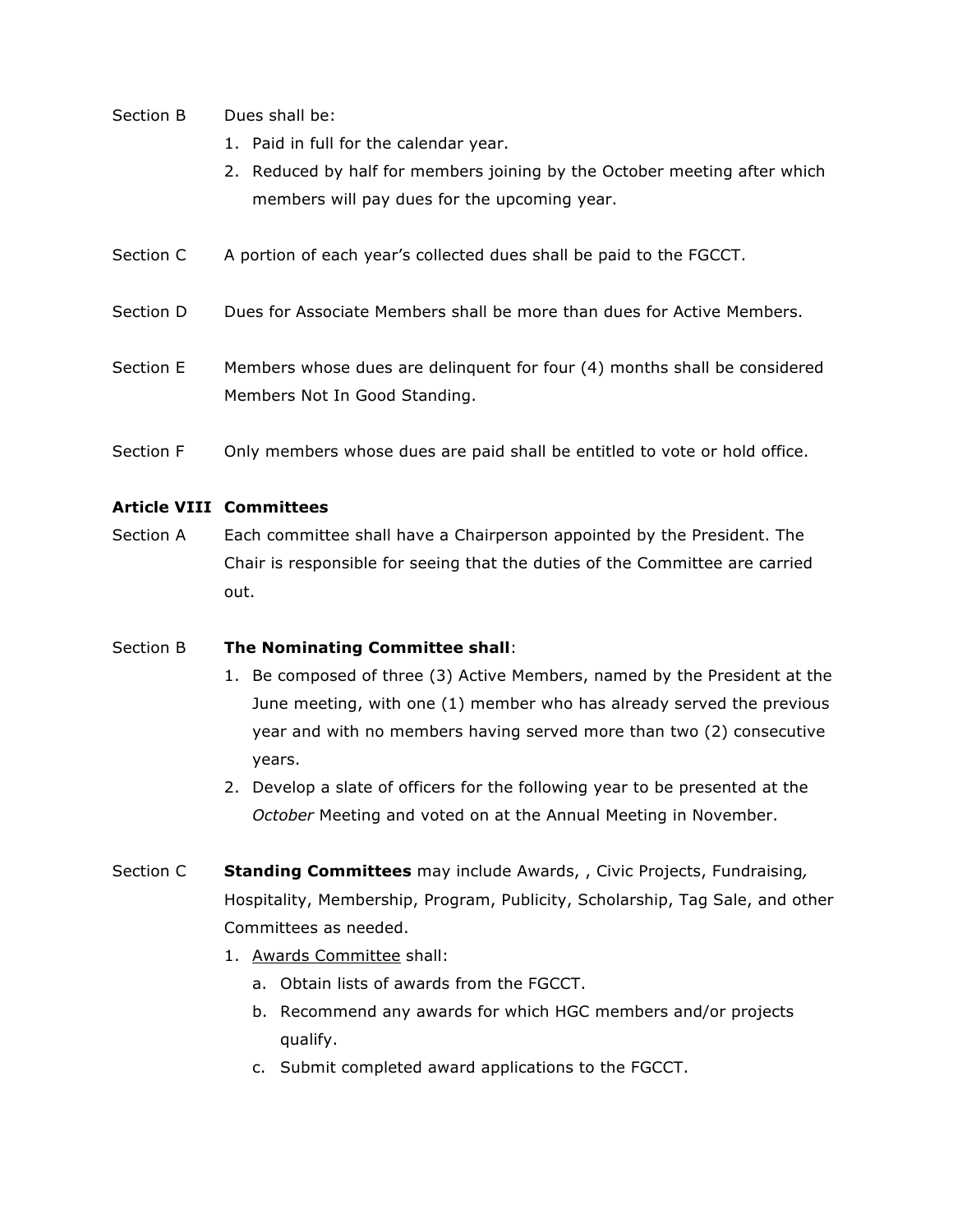- 2. Civic Projects Committee shall:
	- a. Help create civic beauty with community gardening projects.
	- b. Coordinate the HGC's Civic Workday in May.
	- c. Appoint Team Captains who will Inform Team Members of projects.
	- d. Ensure projects have appropriate maintenance throughout the year.
- 3. Fundraising Committee shall:
	- a. Plan and schedule events to raise funds for HGC projects, including the HGC Scholarship.
	- b. Present plans and a budget to members for approval and input.
	- c. Actively encourage members to participate in events.
- 4. Hospitality Committee shall:
	- a. Organize hostesses for meetings in conjunction with Program Committee.
	- b. Send reminder before each meeting to assigned hostesses alerting them to their duties.
	- c. Send members a reminder before each meeting to notify the Hospitality Chair if they cannot attend.
	- d. Let hostesses know how many members to expect for refreshments.
	- e. Maintain document relating to protocols for meeting spaces.
- 5. Membership Committee Shall:
	- a. Keep a record of guests and new HGC members and introduce them at HGC meetings.
	- b. Obtain and verify completed membership applications and disburse information to appropriate officers and chairs.
	- c. Provide new members with a copy of HGC Bylaws, Standing Rules, and a Membership Roster.
	- d. Provide new members' names, addresses, phone numbers and emails to the Recording Secretary.
	- e. Keep a record of members' attendance.
- 7. Program Committee Shall:
	- a. Plan and schedule programs for the HGC's general meetings.
	- b. Incorporate both horticulture and design events.
	- c. Provide membership with a calendar for the upcoming year at the December Meeting.
	- d. Confer with the Executive Board regarding costs for speakers, field trips, etc.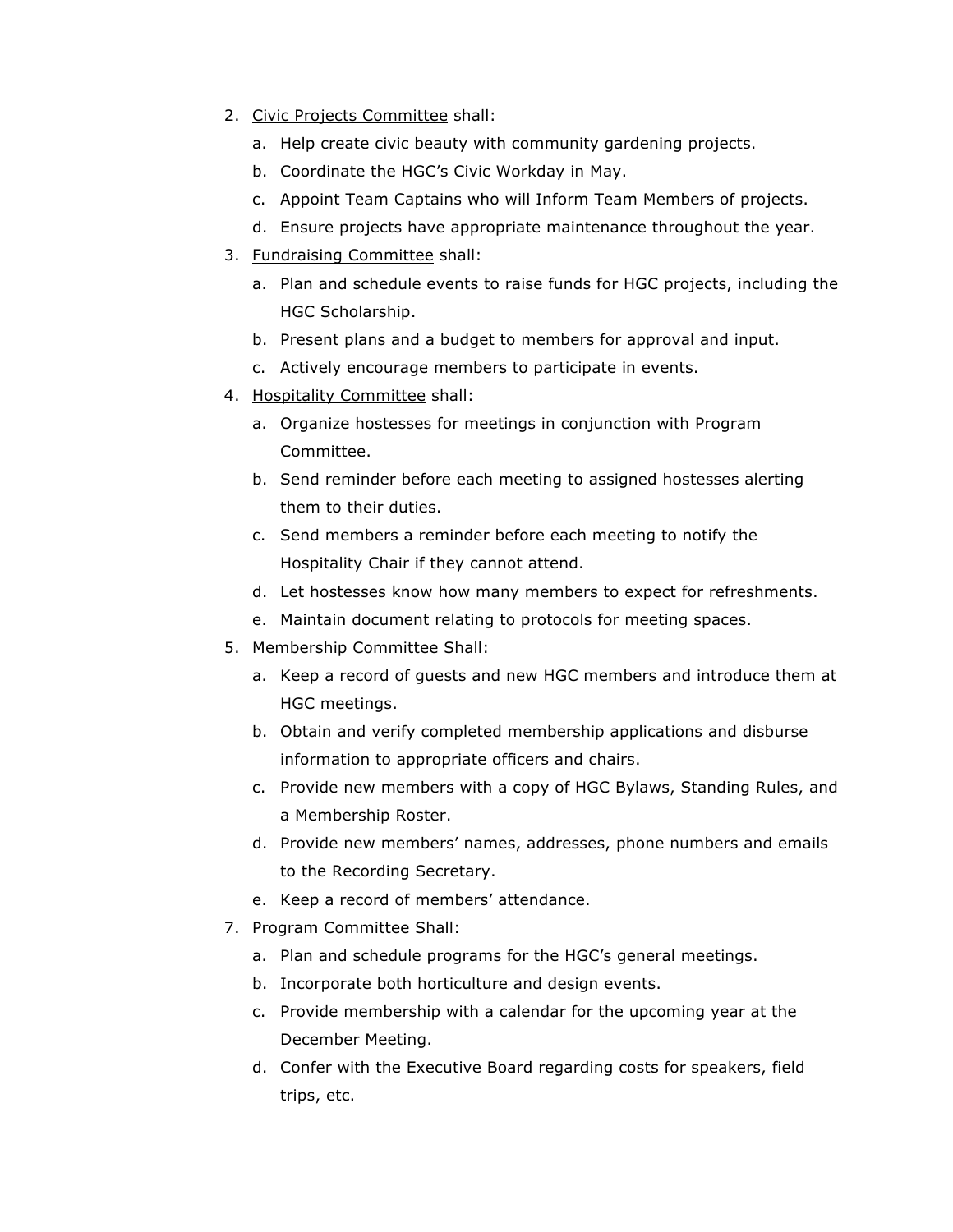- 8. Publicity Committee shall:
	- *a.* Provide information to local media regarding monthly meetings and special events open to the public.
	- *b.* Ensure that information on all HGC activities is distributed to media according to their publication schedules and in a timely manner to the Yearbook Chair.
	- c. Provide photos with descriptions of all HGC activities to the Yearbook Chair.
	- d. Maintain a current list of publicity contacts via email, phone, and mail.
	- *e.* Send follow up information (photos, descriptions) to media after HGC events for additional exposure.
- 9. Scholarship Committee shall:
	- 1. Review and revise the scholarship application in consultation with the Executive Board.
	- 2. Maintain contact with the schools.
	- 3. Distribute entrants' applications to the Executive Board for review.
	- 4. Attend the Scholarship presentation ceremony.
	- 5. Confer with the Executive Board to confirm the availability of funds.
- 10. Tag Sale Committee Shall:
	- 1. Participate in the Town-Wide Tag Sale in April of each year.
	- 2. Secure booth space at Haddam Elementary School for HGC use.
	- 3. Solicit tag sale items from members and organize them prior to the date of the sale.
	- 4. Ask for volunteers to set up, sell, and clean up, beginning at 6:30 AM on the day of the sale and ending at 3 PM
- 11. Yearbook Committee shall:
	- a. Preserve records of activities and achievements of the HGC and other significant information.
	- b. Acquire pictures, publicity, awards, and certificates, etc.
	- c. Present yearbook at the January meeting for the preceding year.
	- d. Provide the historical album as needed or requested by the Executive Board or President.
- 12. At the close of the term, each outgoing Chair shall turn over all appropriate materials to the incoming Chair.